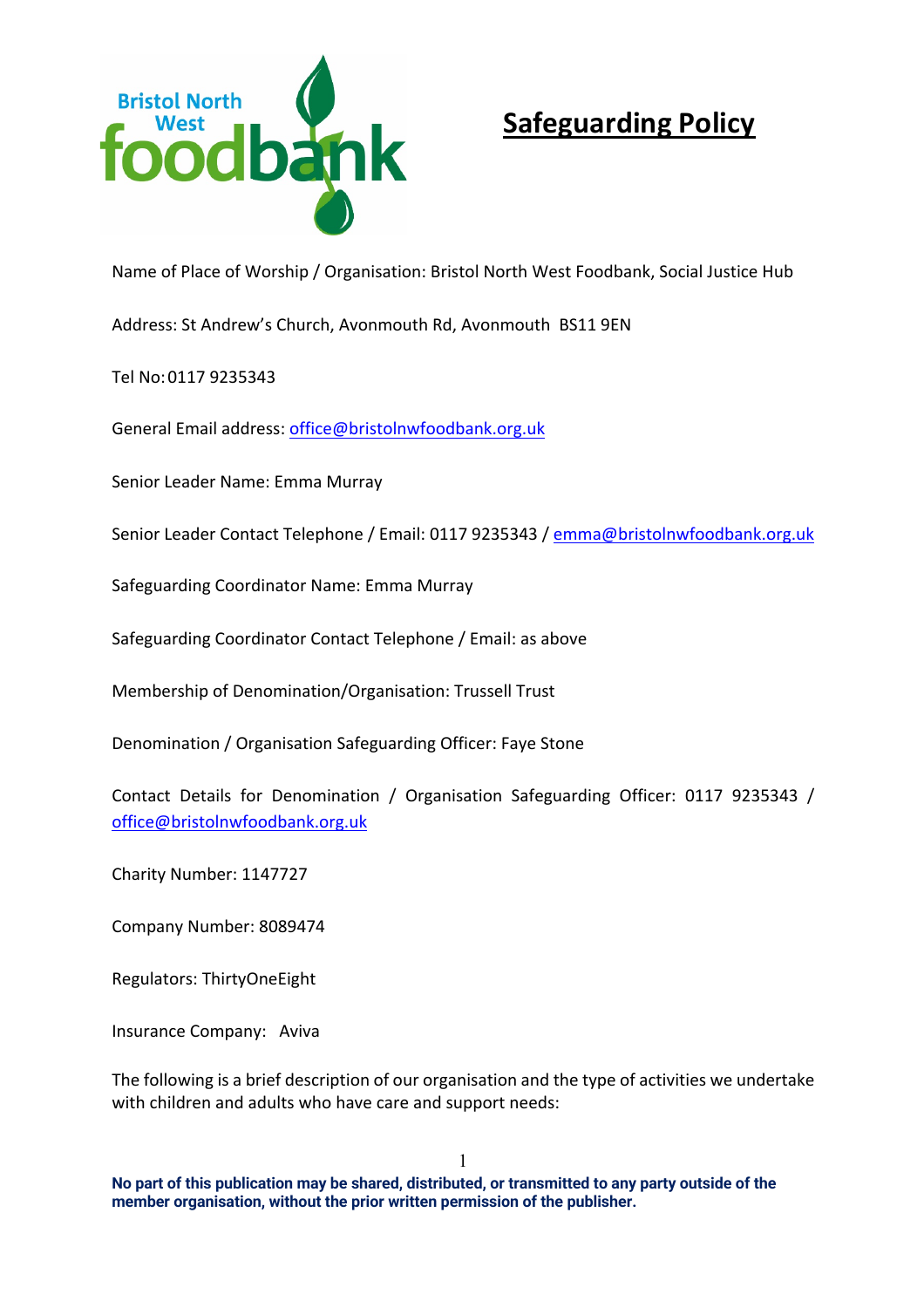#### **Our commitment**

As Trustees for the Social Justice Hub we recognise the need to provide a safe and caring environment for children, young people and adults. We acknowledge that children, young people and adults can be the victims of physical, sexual and emotional abuse, and neglect. We accept the UN Universal Declaration of Human Rights and the International Covenant of Human Rights, which states that everyone is entitled to "all the rights and freedoms set forth therein, without distinction of any kind, such as race, colour, sex, language, religion, political or other opinion, national or social origin, property, birth or other status". We also concur with the Convention on the Rights of the Child which states that children should be able to develop their full potential, free from hunger and want, neglect and abuse. They have a right to be protected from "all forms of physical or mental violence, injury or abuse, neglect or negligent treatment or exploitation, including sexual abuse, while in the care of parent(s), legal guardian(s), or any other person who has care of the child." As Trustees we have therefore adopted the procedures set out in this safeguarding policy in accordance with statutory guidance. We are committed to build constructive links with statutory and voluntary agencies involved in safeguarding.

The policy and any attached practice guidelines are based on the ten **Safe and Secure** safeguarding standards published by thirtyone:eight.

The Team undertakes to:

- endorse and follow all national and local safeguarding legislation and procedures, in addition to the international conventions outlined above.
- provide on-going safeguarding training for all its workers and will regularly review the operational guidelines attached.
- ensure that the premises meet the requirements of the Equality Act 2010 and all other relevant legislation, and that it is welcoming and inclusive.
- support the Safeguarding Officer(s) in their work and in any action they may need to take in order to protect children and adults with care and support needs.
- the Trustees agree not to allow the document to be copied by other organisations.

#### **Statutory Guidance:**

**Working Together 2018:** This guidance from the Department of Education describes safeguarding processes and the safeguards that every organisation must have in place, including faith organisations, when safeguarding children. See the guidance at https://www/gov.uk/government/publications/working-together-to-safeguard-children-- 2 Or online: www.workingtogetheronline.co.uk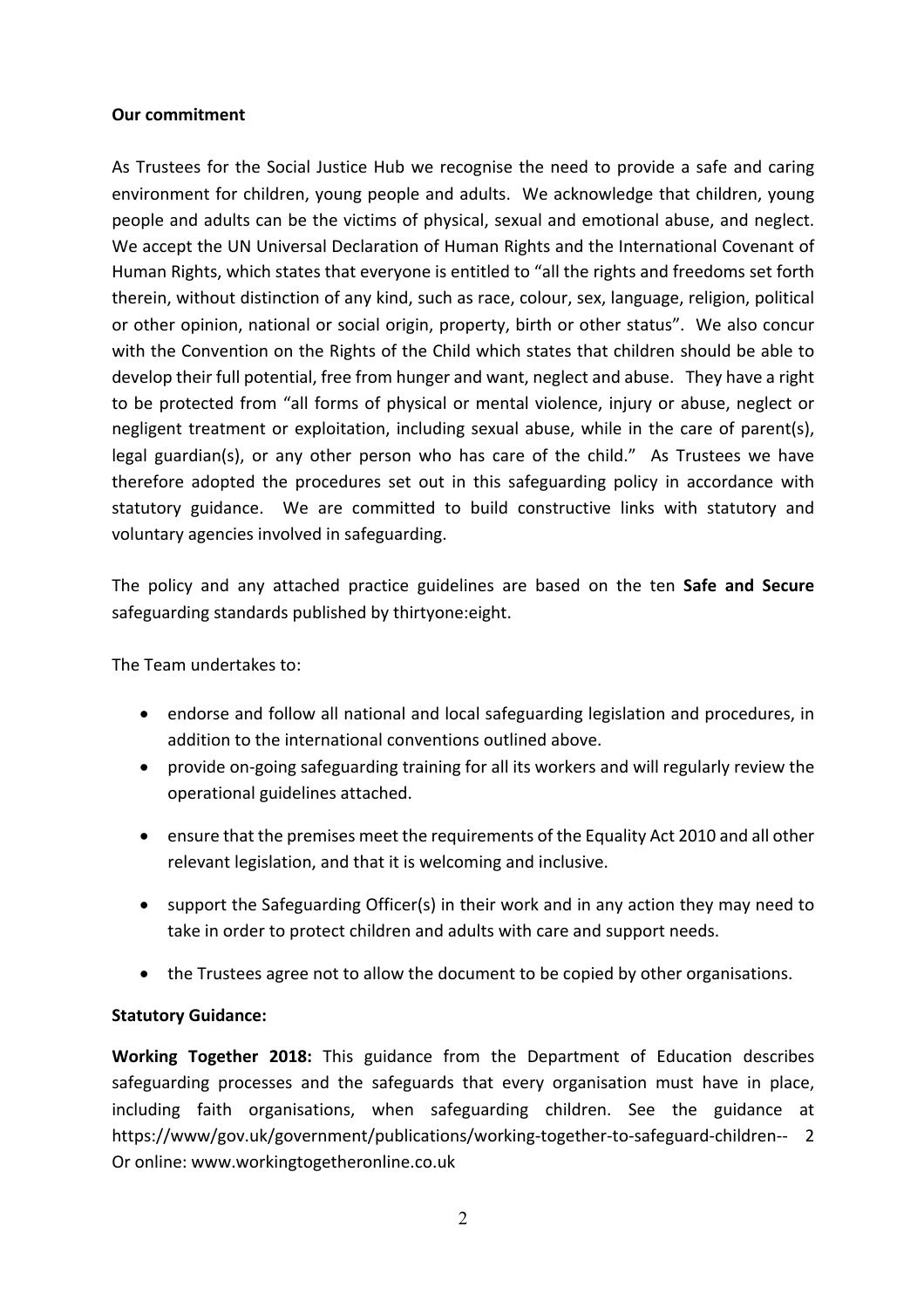**Care and Support Statutory Guidance 2016:** This is guidance from the Department of Health which describes safeguarding processes for adults and the responsibilities of different organisations: https:www.gov.uk/government/publications/care-act-statutoryguidance/care-and- support-statutory-guidance#safeguarding-1

# **Section 2 - Prevention**

#### **Understanding abuse and neglect**

Defining child abuse or abuse against an adult is a difficult and complex issue. A person may abuse by inflicting harm or failing to prevent harm. Children and adults in need of protection may be abused within a family, an institution or a community setting. Very often the abuser is known or in a trusted relationship with the child or adult.

In order to safeguard those in our Foodbank outlets and in the Social Justice Hub we adhere to the UN Convention on the Rights of the Child and have as our starting point as a definition of abuse, Article 19:

*1. States Parties shall take all appropriate legislative, administrative, social and educational measures to protect the child from all forms of physical or mental violence, injury or abuse, neglect or negligent treatment, maltreatment or exploitation, including sexual abuse, while in the care of parent(s), legal guardian(s) or any other person who has the care of the child.* 

*2. Such protective measures should, as appropriate, include effective procedures for the establishment of social programmes to provide necessary support for the child and for those who have the care of the child, as well as for other forms of prevention and for identification, reporting, referral, investigation, treatment and follow-up of instances of child maltreatment described heretofore, and, as appropriate, for judicial involvement.* 

Also for adults the UN Universal Declaration of Human Rights with particular reference to Article 5:

*No one shall be subjected to torture or to cruel, inhuman or degrading treatment or punishment.*

Detailed definitions, and signs and indicators of abuse, as well as how to respond to a disclosure of abuse, are included here in our policy.

#### **Types of Abuse**

**Physical abuse** is an act of another party involving contact intended to cause feelings of physical pain, injury, or other physical suffering or bodily harm.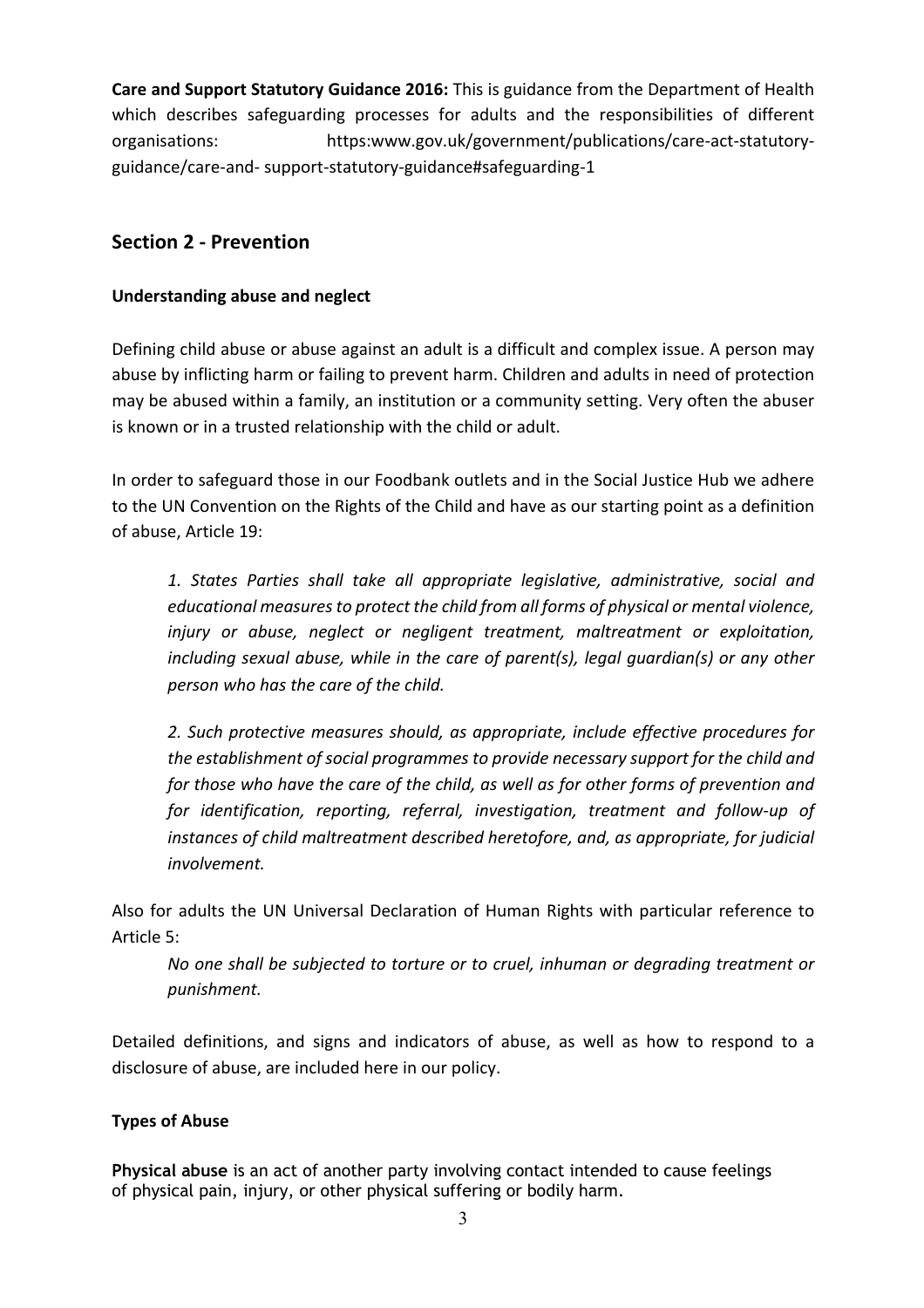**Sexual abuse** is forcing undesired sexual behaviour by one person onto another.

**Emotional abuse** is any kind of abuse that is emotional rather than physical in nature. It can include anything from verbal abuse and constant criticism to more subtle tactics, such as intimidation, manipulation, and refusal to ever be pleased.

**Neglect** is the ongoing failure to meet a person's basic needs

**Financial abuse** is the misuse of a person's money, property or assets through theft or fraud.

**Spiritual abuse** takes place when leaders to whom people look for guidance and spiritual nurture use their positions of authority to manipulate, control, and dominate.

#### **Appropriate responses**

Where a member of a foodbank team receives a disclosure of abuse from a child or adult with care and support needs they must:

- 1. Ensure they **do not promise confidentiality** to anyone wishing to share a secret. This is important in case information needs to be shared with the Safeguarding Officers or the Police/Social Services.
- 2. **Listen**-if the disclosure is particularly complicated and the person is not very young, this may mean asking permission to make notes as the disclosure is made to ensure nothing is missed. The team member hearing the disclosure can ask the child or adult with care and support needs to repeat something if it has not been said clearly but must not ask leading questions.
- 3. **Reassure**-making a disclosure of abuse can be a frightening process and often the child or adult with care and support needs is afraid that they won't be believed. Reassuring them that they have been brave and that the information will be passed on is vitally important.
- 4. **Record**-notes should be made as soon after the disclosure as possible. The notes should reflect what the child or adult with care and support needs has said in their own words. The record should be signed and dated.
- 5. **Report**-the record must be passed on to a Safeguarding Officer at the earliest possible opportunity and the child or adult with care and support needs told what will happen next.

The Safeguarding Officers will ensure that the Trustees are informed of any incident, concern or allegation of abuse. The Trustees must also notify the Charity Commission, following the Commission's 'Serious Incident' guidelines in the event of an incident, or suspected incident, during or resulting from an activity in the Social Justice Hub.

Where a child or adult with care and support needs makes a disclosure of abuse to a member of the foodbank team they must **never:**

- **1.** Trivialise, play down or ignore allegations of abuse'
- **2.** Assume that somebody else will take responsibility for reporting/addressing concerns and making referrals.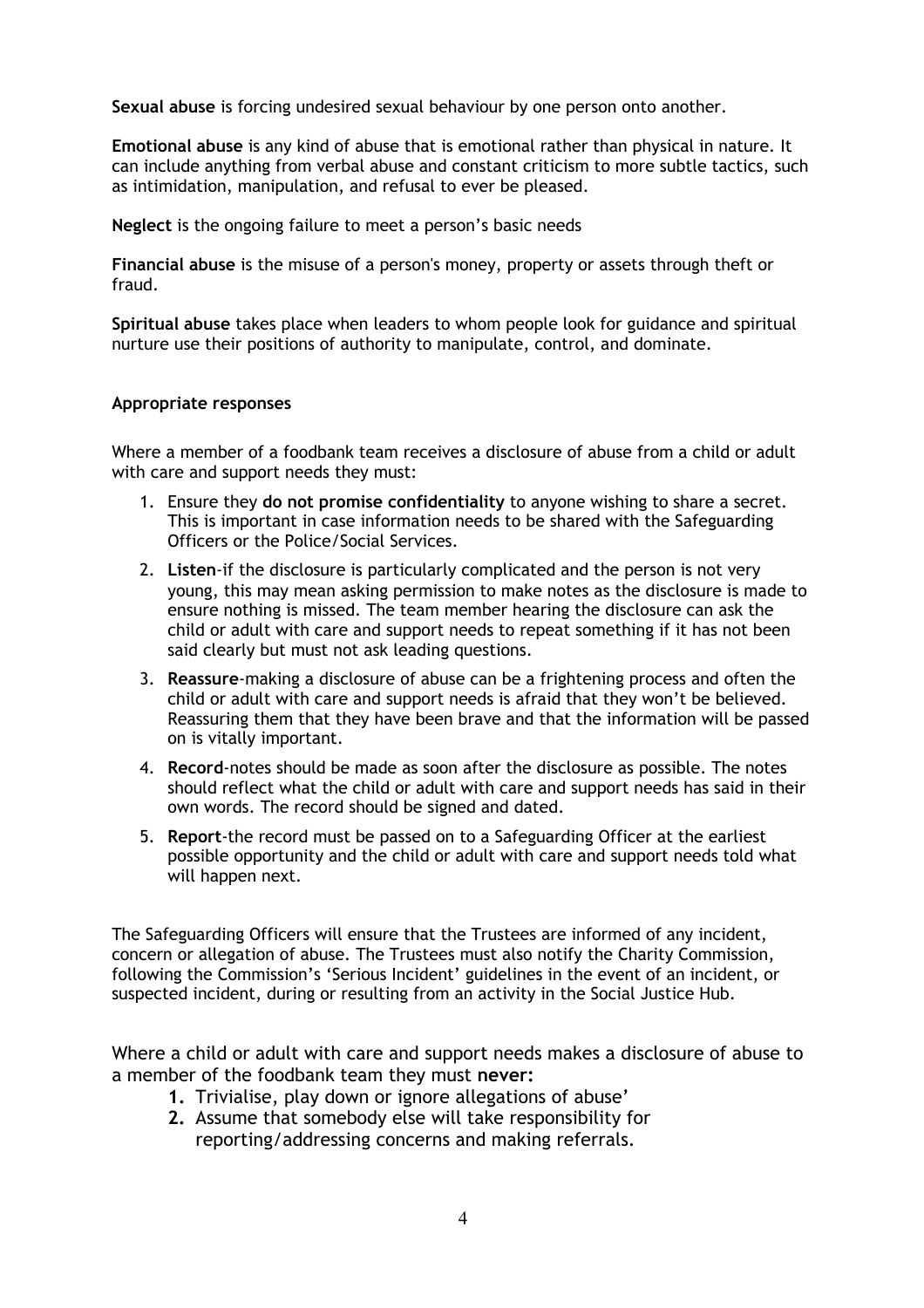#### **Safer recruitment**

The Trustees will ensure all workers will be appointed, trained, supported and supervised in accordance with government guidance on safe recruitment. This includes ensuring that:

- There is a written job description / person specification for the post
- Those applying have completed an application form and a self declaration form
- Those short listed have been interviewed
- Safeguarding has been discussed at interview
- Written references have been obtained, and followed up where appropriate
- A disclosure and barring check has been completed where necessary (we will comply with Code of Practice requirements concerning the fair treatment of applicants and the handling of information)
- Qualifications where relevant have been verified
- A suitable training programme is provided for the successful applicant
- The applicant has completed a probationary period
- The applicant has been given a copy of the organisation's safeguarding policy and knows how to report concerns.

#### **Safeguarding training**

The Trustees are committed to on-going safeguarding training and development opportunities for all workers, developing a culture of awareness of safeguarding issues to help protect everyone. All our workers will receive induction training and those who oversee workers who interact with foodbank clients undertake safeguarding training on a regular basis.

The Trustees and employees and volunteers within the Hub will also ensure that children and adults with care and support needs are provided with information on where to get help and advice in relation to abuse, discrimination, bullying or any other matter where they have a concern.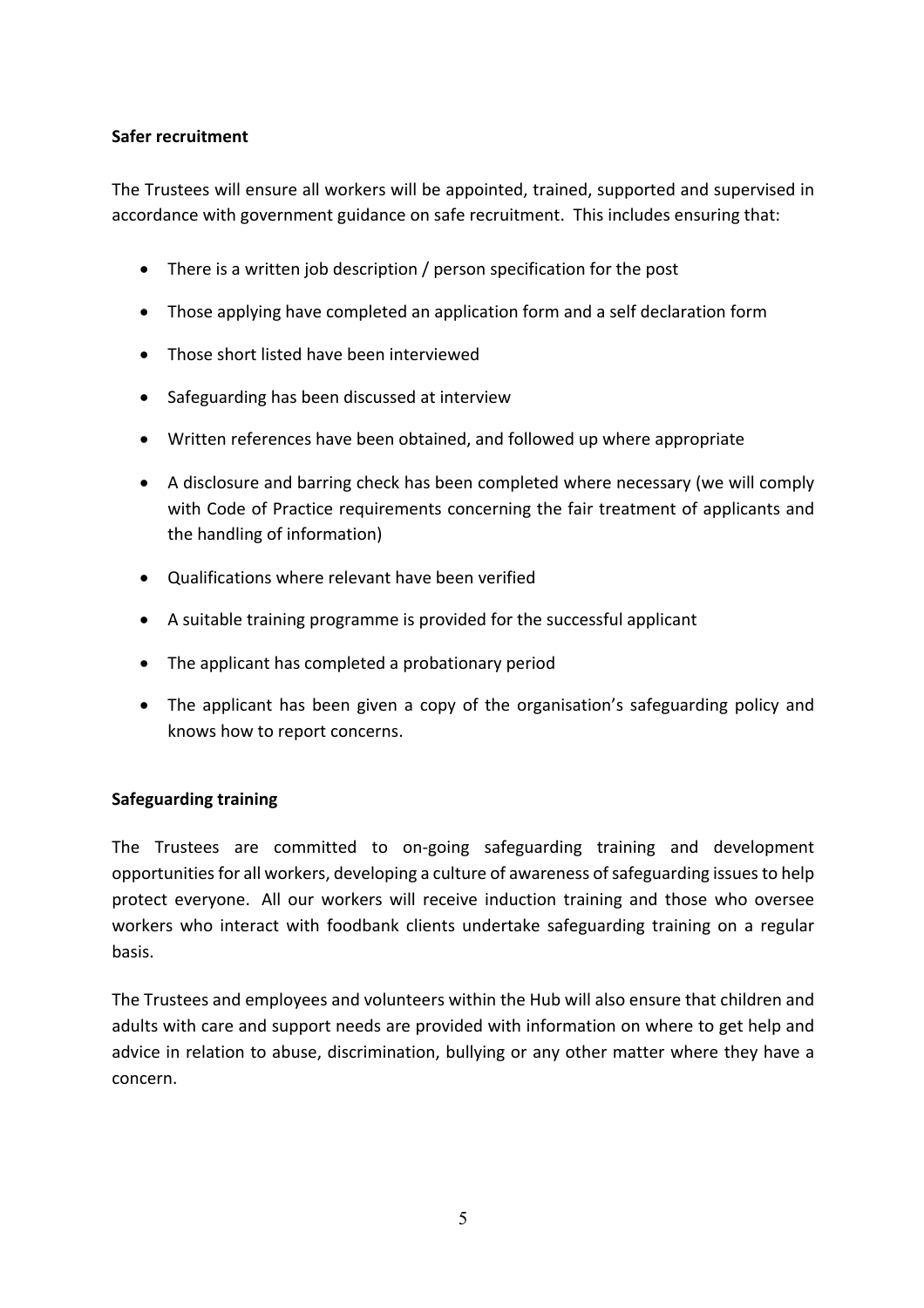#### **Management of Workers – Codes of Conduct**

As Trustees we are committed to supporting all workers and ensuring they receive support and supervision. All workers have been issued with a code of conduct towards children, young people and adults with care and support needs.

### **Section 3 - Practice Guidelines**

As an organisation working with children, young people and adults with care and support needs we wish to operate and promote good working practice. This will enable workers to run activities safely, develop good relationships and minimise the risk of false or unfounded accusation.

As well as a general code of conduct for workers we also have specific good practice guidelines for every activity we are involved in and these are attached or in the appendices.(Emloyee Handbook )

#### **Working in Partnership**

The diversity of organisations and settings means there can be great variation in practice when it comes to safeguarding children, young people and adults. This can be because of cultural tradition, belief and religious practice or understanding, for example, of what constitutes abuse.

We therefore have clear guidelines in regards to our expectations of those with whom we work in partnership, whether in the UK or not. We will discuss with all partners our safeguarding expectations and have a partnership agreement for safeguarding. It is also our expectation that any organisation using our premises, as part of the letting agreement will have their own policy that meets thirtyone:eight's safeguarding standards.

We believe good communication is essential in promoting safeguarding, both to those we wish to protect, to everyone involved in working with children and adults and to all those with whom we work in partnership. This safeguarding policy is just one means of promoting safeguarding.

#### **Staffing levels for workshop children's or vulnerable adults groups:**

1. Those responsible for organising particular activities need to think carefully about safe staffing levels, taking into account the age ranges of the children involved, any special needs they may have, the nature of the activities, and staff qualifications where that is appropriate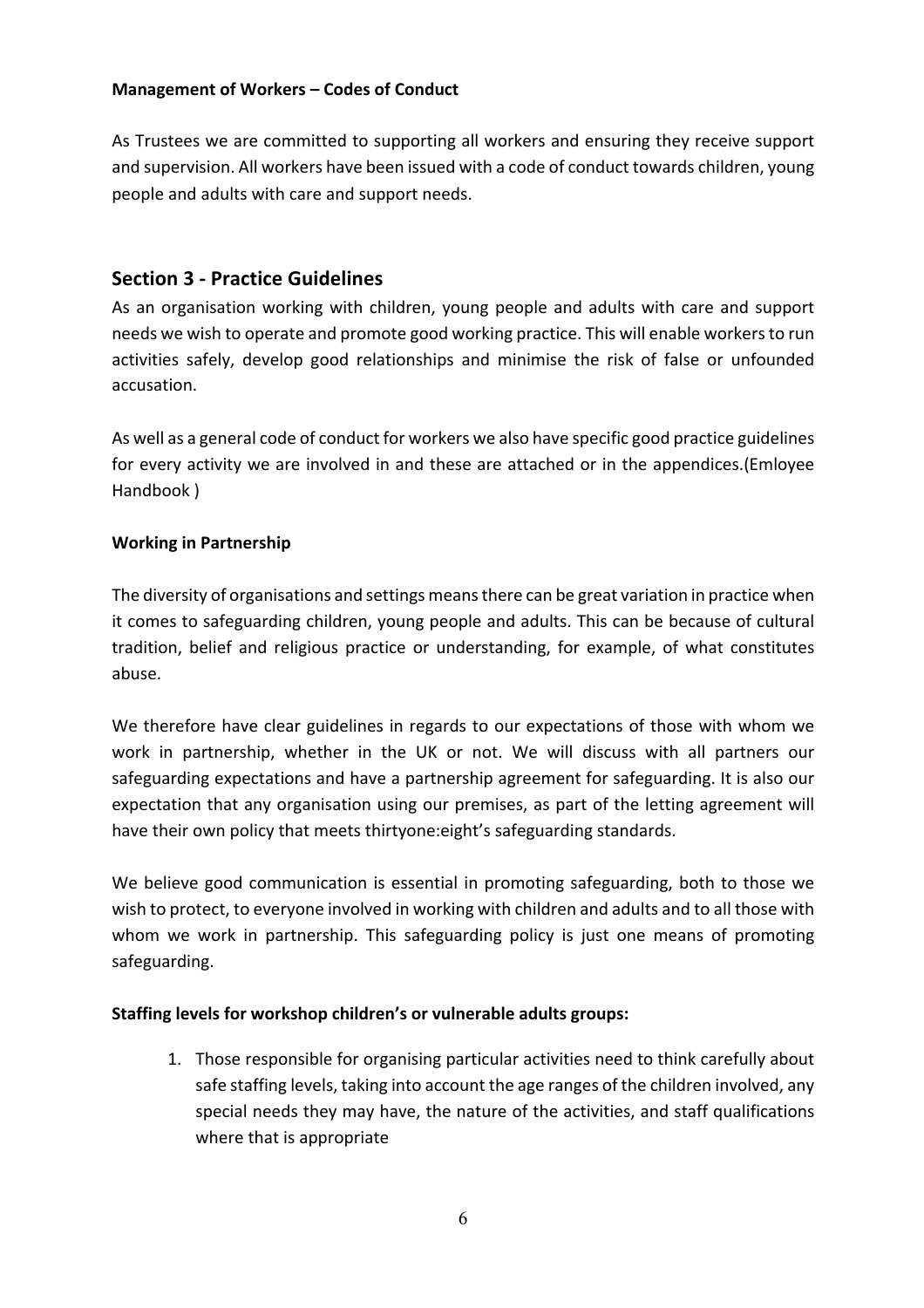2. Specific ratios are recommended for the number of children to adults, and it is necessary to be aware and plan these levels. Wherever possible there should always be two adults with any group of children, however small the group. We recommend:

| Age of<br>Children         | Maximum group size<br>with TWO ADULTS | <b>ADDITIONAL Adults required</b>                                       |
|----------------------------|---------------------------------------|-------------------------------------------------------------------------|
| Aged 0-2 years             |                                       | For additional children up to a maximum<br>of 2 – one additional adult  |
| Aged 2-3 years             | 8                                     | For additional children up to a maximum<br>of 4 - one additional adult  |
| Aged 3-8 years             | 16                                    | For additional children up to a maximum<br>of 8 - one additional adult  |
| Over the age of<br>8 years | 20                                    | For additional children up to a maximum<br>of 12 - one additional adult |

- 3. It can be helpful to check that there is a first-aider present on site.
- 4. A married couple, or a couple in a close personal relationship, should not be the only leaders of a group. However, as long as there are other adult leaders present, a married couple can count as two individuals for the purpose of the adult/child ratios above.
- 5. No children or young people under the age of 18yrs will be left in overall charge of other children and young people. A volunteer leader under the age of 18 does not count as an adult in the required child/adult ratios.

#### **Practical Considerations for groups & activities**

- 1. **Physical Contact**: One of the aims of the following guidelines is for us as an organisation to provide a warm, nurturing environment for children and young people whilst avoiding any inappropriate behaviour. It may be appropriate to comfort a child or young person who has either hurt him/herself or is distressed, but adults should be encouraged to take their cue from the child/young person. Try to make sure other adults are around. Child abuse is harm of a very serious nature. It is unlikely that appropriate physical contact in the course of work with children and young people could by misconstrued as abuse if the following guidelines are followed:
	- All volunteers must work with, or within sight of, another adult.
	- If any activity requires physical contact make sure that the child/young person and their parents are aware of this and its nature.
	- There must be no physical punishment of any kind.
	- Avoid physically rough games. In the light of these guidelines each group will have discussed what is appropriate within that group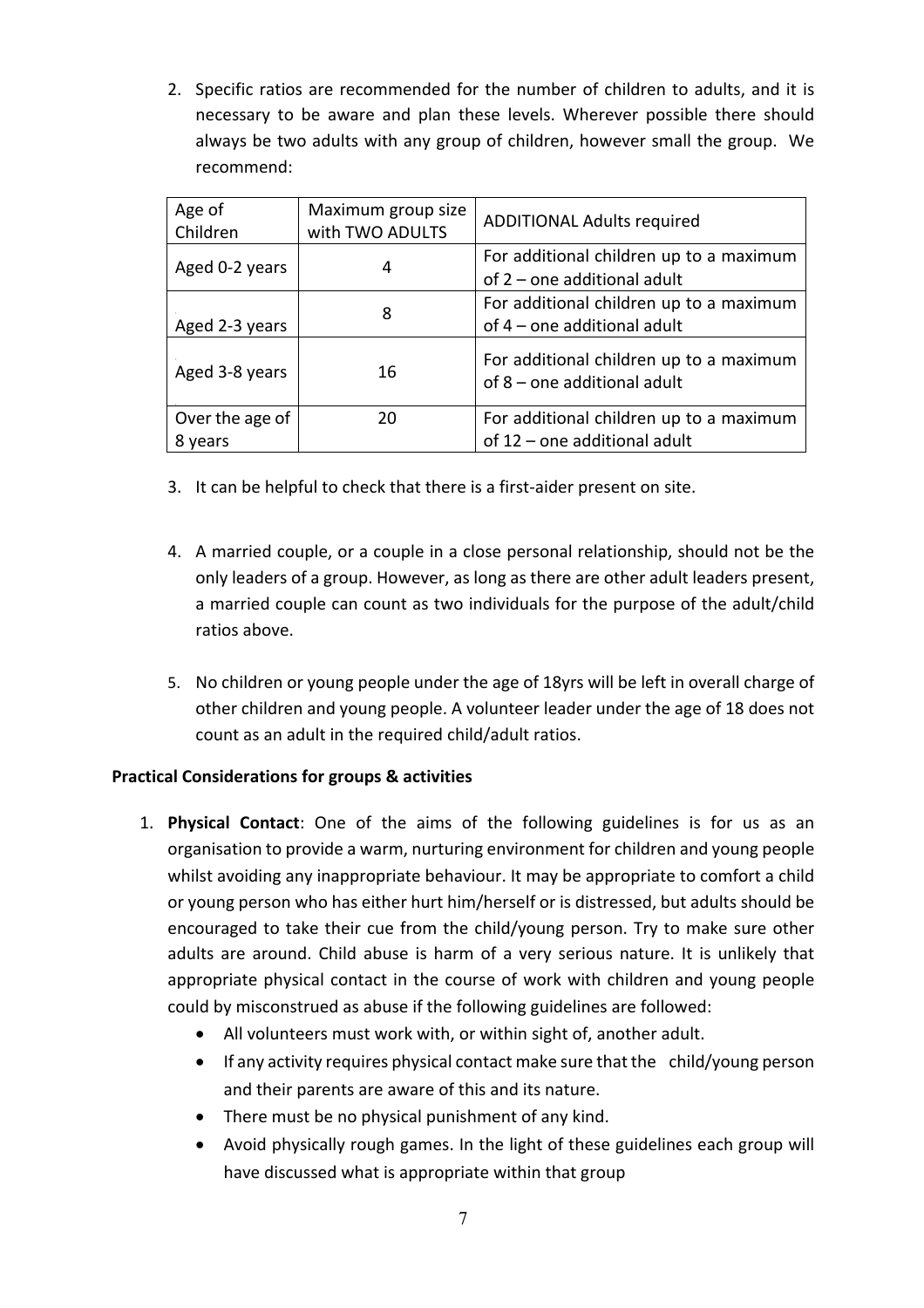- Avoid unnecessary touch.
- Avoid taking young children to the toilet, but when unavoidable make sure another adult is informed or organise a toilet break for the whole group.
- First aid should be administered by someone suitably qualified and with others present. The child should administer possible first aid itself.
- Very occasionally it may be necessary to restrain a child or young person who is harming him/herself or others. If possible, try to make sure there is another adult present. Use the least possible force and inform the parents as soon as possible.
- All significant incidents of physical touching (e.g. restraining a child or young person who is violent, physically removing a young person from the group, or preventing a young person from entering the group) that could give rise to concern or complaint should be recorded in the incident book and be reported to the safeguarding lead.
- All physical contact should be an appropriate response to the child/ young person's needs and not the needs of the adult (i.e. initiated by the child/cue from the child).
- Colleagues must be prepared to support each other.
- Other adults should be prepared to speak out and take necessary action if any adult is behaving inappropriately and make sure the safeguarding lead is aware of the situation.
- **2. Unaccompanied children:** Sometimes children and young people may attend groups, apparently without the knowledge of their parents. No hard and fast guidelines can be given, and the age of the child/ young person should be taken into consideration. The following points may assist:
	- Establish whether the child/ young person attends with his/her parents'/guardians' knowledge, or at least without his/her parents'/ guardians' objections.
	- Establish their contact details (address and home telephone number). Include these on the register/ signing in book.
	- Provide information about the group to the child to take to his/her parent/ guardian and a registration form. Inform the child or young person that they can enter but if they wish to come to the group on a regular basis, they should ask their parent to fill in the registration form and bring it along next time.
	- If someone turns up for a second time without their registration form we would phone the parent/ guardian to gain verbal consent and explain to the parent/ guardian that we need the form for the next time.
	- If there are very exceptional circumstances where a child is vulnerable and doesn't want to seek parental consent, they can keep coming only after the situation has been checked with the Foodbank safeguarding lead.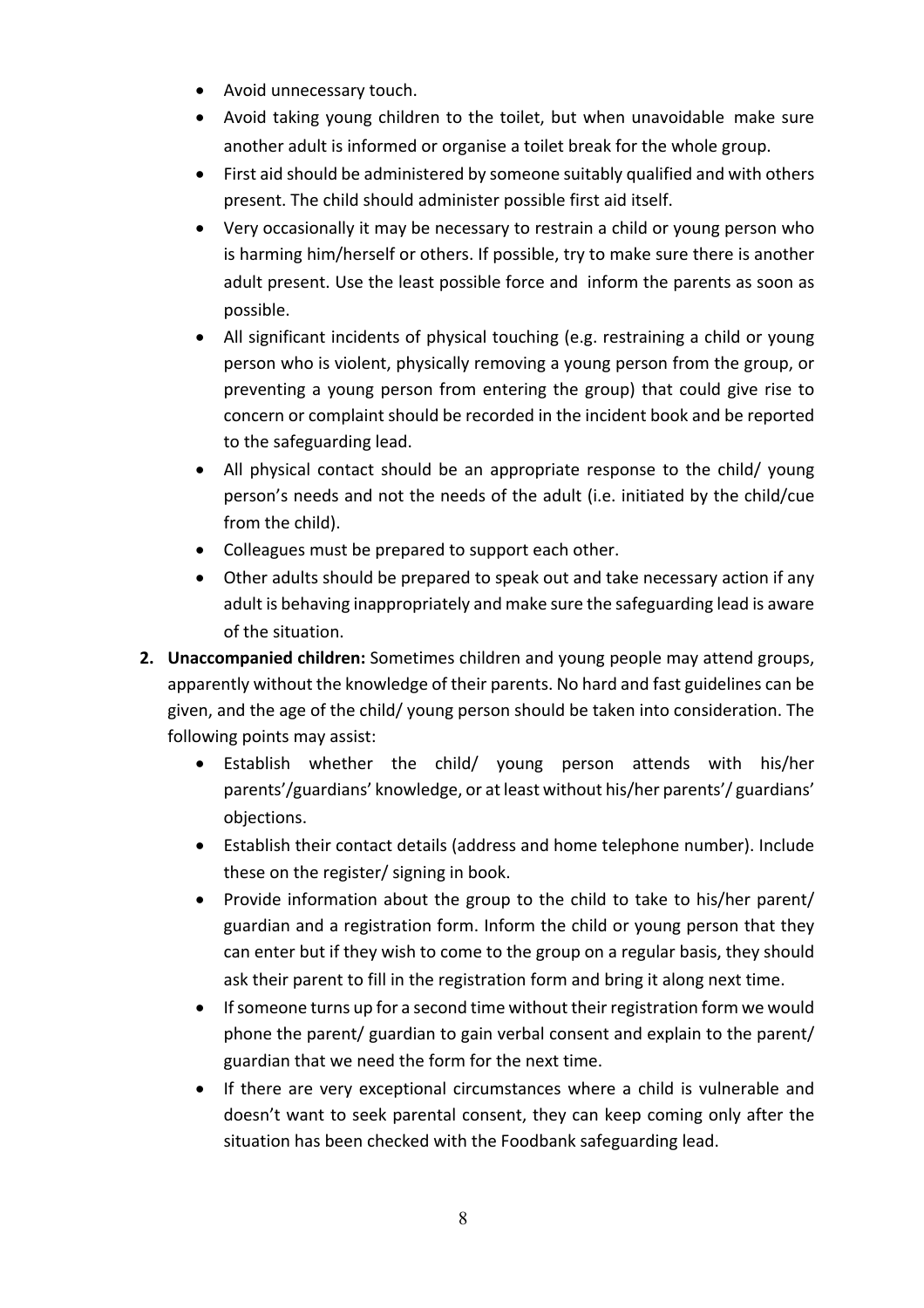- Bear in mind that the child may have some school, home or personal difficulties, which s/he may not be willing to disclose, and which need sensitive handling.
- Remember that, for an unaccompanied child/young person, our groups may be a rare 'safe place.'
- 3. **Photographs. Website & Media:** Careful consideration will be given as to why photographs are to be taken of children and what their subsequent use might be.
	- Permission will be obtained from parents before photographs of their children are taken
	- Permission will be obtained from parents if photographs of their children are to be used for publicity purposes, either on flyers or on the website. Care will be taken to try to obscure individual faces and not allocate names to individuals in any photographs posted in a public place (e.g. Notice Boards, news letter, website etc.)
	- Photos or videos of children or young people attending activities must not be posted onto personal social media sites online. Where a parent/guardian has given permission for photos of their children to be used for publicity purposes, images/video may be uploaded onto the foodbank Facebook or Twitter pages.
- 4. **Social Network Sites:** Due to the rise in social networking sites the following guidelines are to be followed.
	- Leaders are not to have children or young people as 'friends' on their social network profile whilst these young people are still at school or are of school age i.e. no contact between leaders and members can take place until the September following a member's 18th birthday.

Leaders are not to engage in any instant messaging of young people via personal Facebook or other personal instant messenger providers.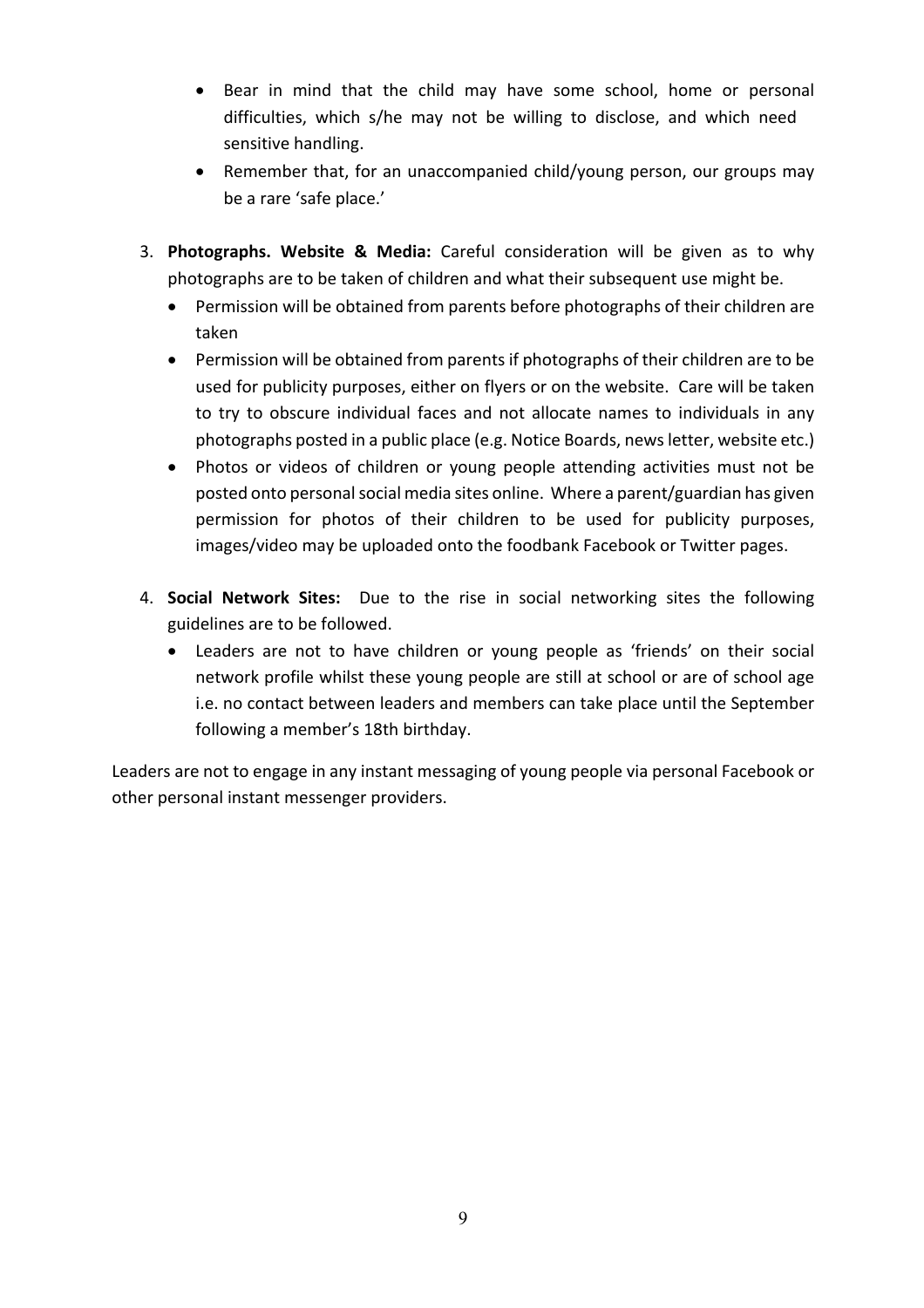# **Section 4 - Documenting allegations of abuse**

Under no circumstances should a volunteer or worker carry out their own investigation into an allegation or suspicion of abuse. Follow procedures as below:

• Documenting a concern

The worker or volunteer should make a report of the concern in the following way: Make careful note of what the child or adult has said using their original wording . This record should be signed and dated, before being passed to the Safeguarding Officer.

• The person in receipt of allegations or suspicions of abuse should report concerns as soon as possible to:

**Name:** Emma Murray **Tel:** 0117 9235343 **Email:** office@bristolnwfoodbank.org.uk

The above is nominated by the Trustees to act on their behalf in dealing with the allegation or suspicion of neglect or abuse, including referring the matter on to the statutory authorities.

• In the absence of the Safeguarding Officer or, if the suspicions in any way involve the Safeguarding Officer, then the report should be made to:

**Name:** Hazel Craig **Tel:** 0117 9235343 **Email:** volunteering@bristolnwfoodbank.org.uk

If the suspicions implicate both the Safeguarding Officer and the Deputy, then the report should be made in the first instance to: **thirtyone:eight** PO Box 133, Swanley, Kent, BR8 7UQ. Tel: 0303 003 1111. Alternatively contact Social Services or the Police.

• The Safeguarding Officer should contact the appropriate agency or they may first ring the thirtyone:eight helpline for advice. They should then contact social services in the area the child or adult lives.

**Name of local authority:** Bristol City Council Children's Social Services **Tel:** 0117 9036444 (First Response) **Out of hours Tel:** 01454 615 165 **Website Address:** https://www.bristol.gov.uk/social-care-health/report-your-concernsabout-a-child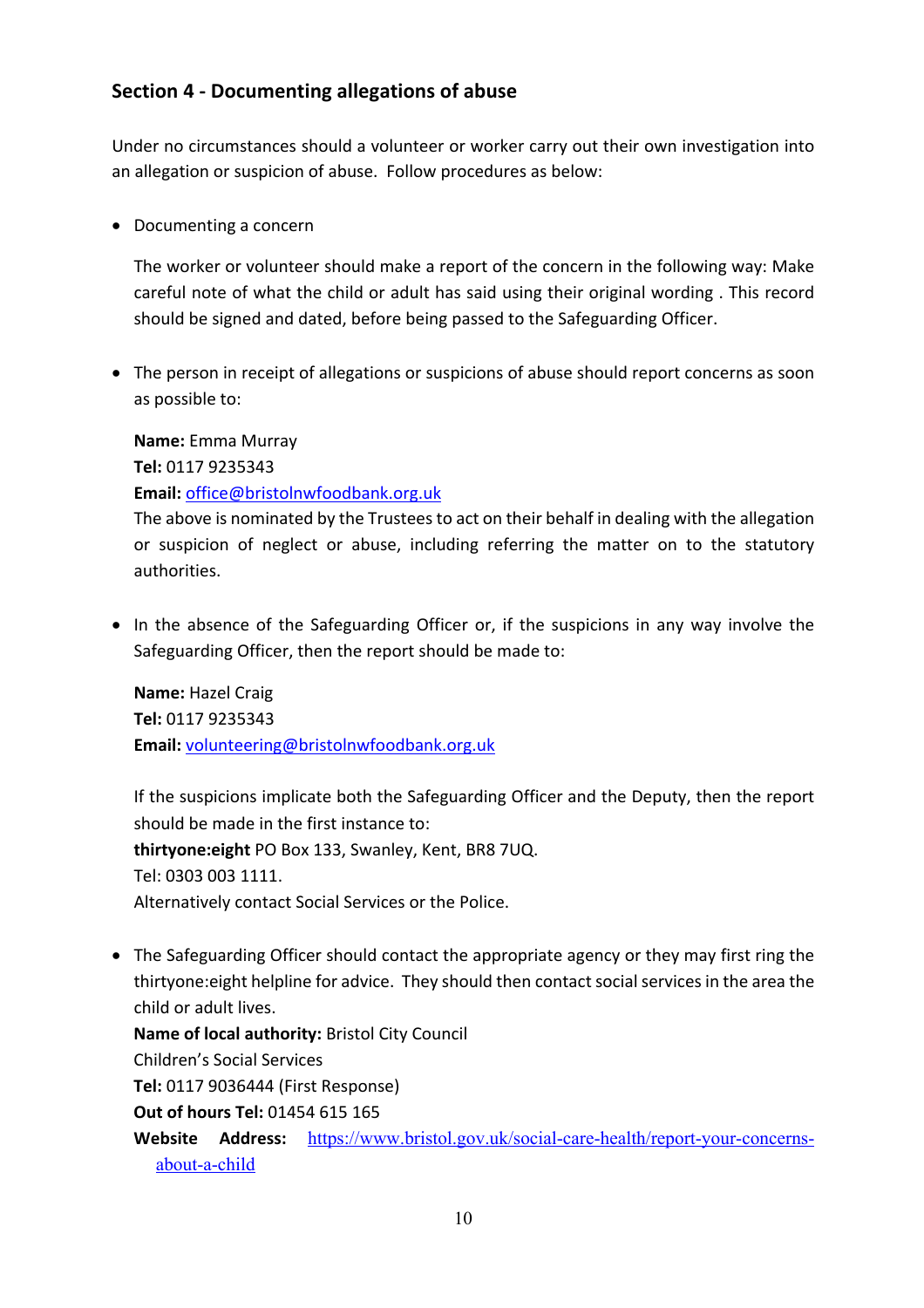#### **Adult Social Services**

**Tel:** Care Direct 0117 922 2700

**Website Address:** https://www.bristol.gov.uk/social-care-health/form-adult-care-andhealth-reported-suspected-adult-abuse

**Police Protection Team Tel:** 101

- The Safeguarding Officer may need to inform others depending on the circumstances and/or nature of the concern
	- Chair or trustee responsible for safeguarding who may need to liaise with the insurance company or the charity commission to report a serious incident.
	- § Designated officer or LADO (Local Authority Designated Officer) if the allegation concerns a worker or volunteer working with someone under 18.
- Suspicions must not be discussed with anyone other than those nominated above. A written record of the concerns should be made in accordance with these procedures and kept in a secure place.
- Whilst allegations or suspicions of abuse will normally be reported to the Safeguarding Officer, the absence of the Safeguarding Officer or Deputy should not delay referral to Social Services, the Police or taking advice from thirtyone:eight.
- The Trustees will support the Safeguarding Officer/Deputy in their role and accept that any information they may have in their possession will be shared in a strictly limited way on a need to know basis.
- It is, of course, the right of any individual as a citizen to make a direct referral to the safeguarding agencies or seek advice from thirtyone:eight, although the Leadership hope that members of the place of worship / organisation will use this procedure. If, however, the individual with the concern feels that the Safeguarding Officer/Deputy has not responded appropriately, or where they have a disagreement with the Safeguarding Officer as to the appropriateness of a referral they are free to contact an outside agency direct. We hope by making this statement that the Trustees demonstrate its commitment to effective safeguarding and the protection of all those who are vulnerable.

The role of the safeguarding officer/ deputy is to collate and clarify the precise details of the allegation or suspicion and pass this information on to statutory agencies who have a legal duty to investigate.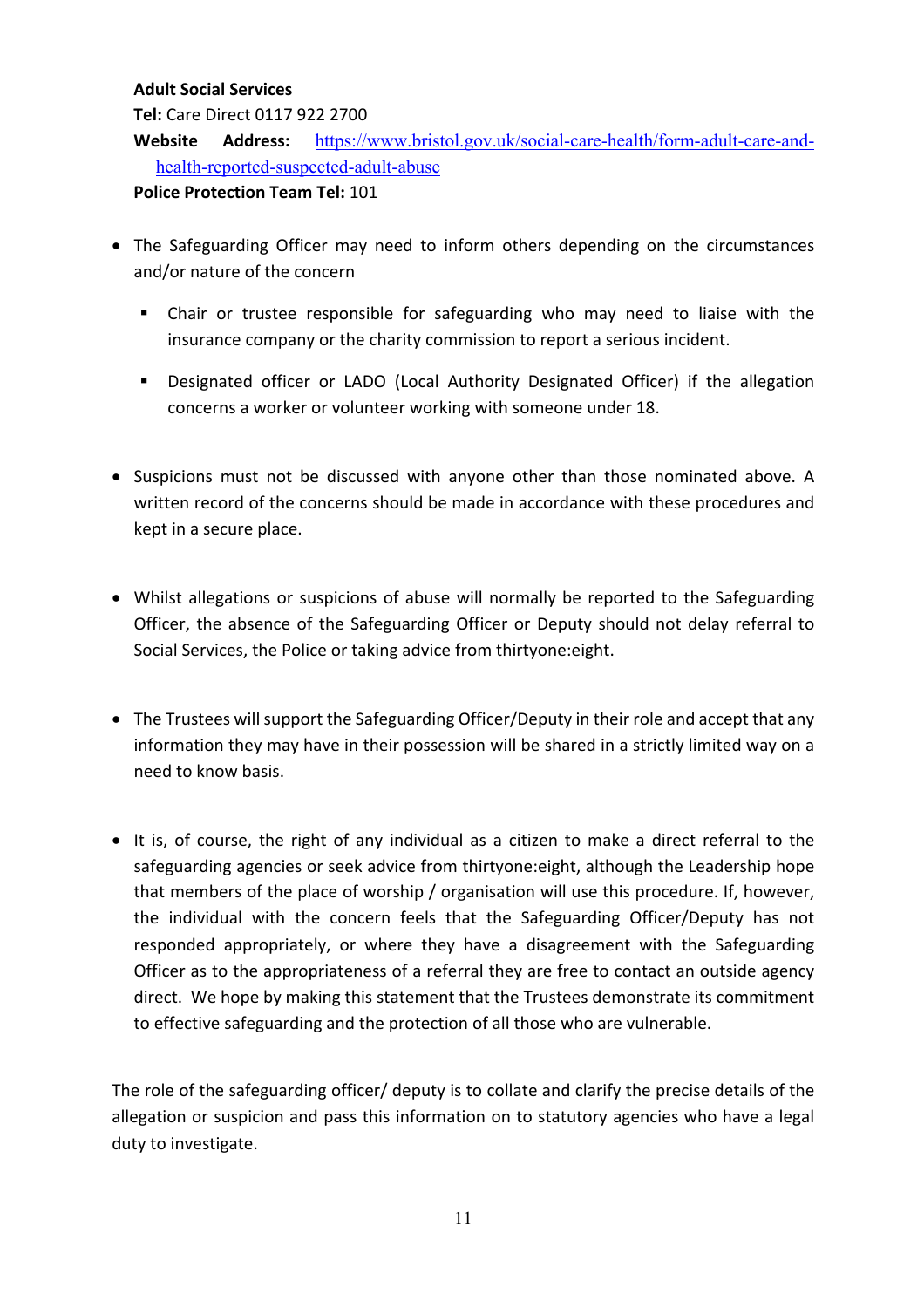#### **Detailed procedures where there is a concern about a child:**

#### **Allegations of physical injury, neglect or emotional abuse.**

If a child has a physical injury, a symptom of neglect or where there are concerns about emotional abuse, the Safeguarding Officer/Deputy will:

- Contact Children's Social Services (or thirtyone:eight) for advice in cases of deliberate injury, if concerned about a child's safety or if a child is afraid to return home.
- Not tell the parents or carers unless advised to do so, having contacted Children's Social Services.
- Seek medical help if needed urgently, informing the doctor of any suspicions.
- For lesser concerns, (e.g. poor parenting), encourage parent/carer to seek help, but not if this places the child at risk of significant harm.
- Where the parent/carer is unwilling to seek help, offer to accompany them. In cases of real concern, if they still fail to act, contact Children's Social Services direct for advice.
- Seek and follow advice given by thirtyone:eight (who will confirm their advice in writing) if unsure whether or not to refer a case to Children's Social Services.

#### **Allegations of sexual abuse**

In the event of allegations or suspicions of sexual abuse, the Safeguarding Officer/Deputy will:

- Contact the Children's Social Services Department Duty Social Worker for children and families or Police Child Protection Team direct. They will NOT speak to the parent/carer or anyone else.
- Seek and follow the advice given by thirtyone:eight if for any reason they are unsure whether or not to contact Children's Social Services/Police. Thirtyone:eight will confirm its advice in writing for future reference.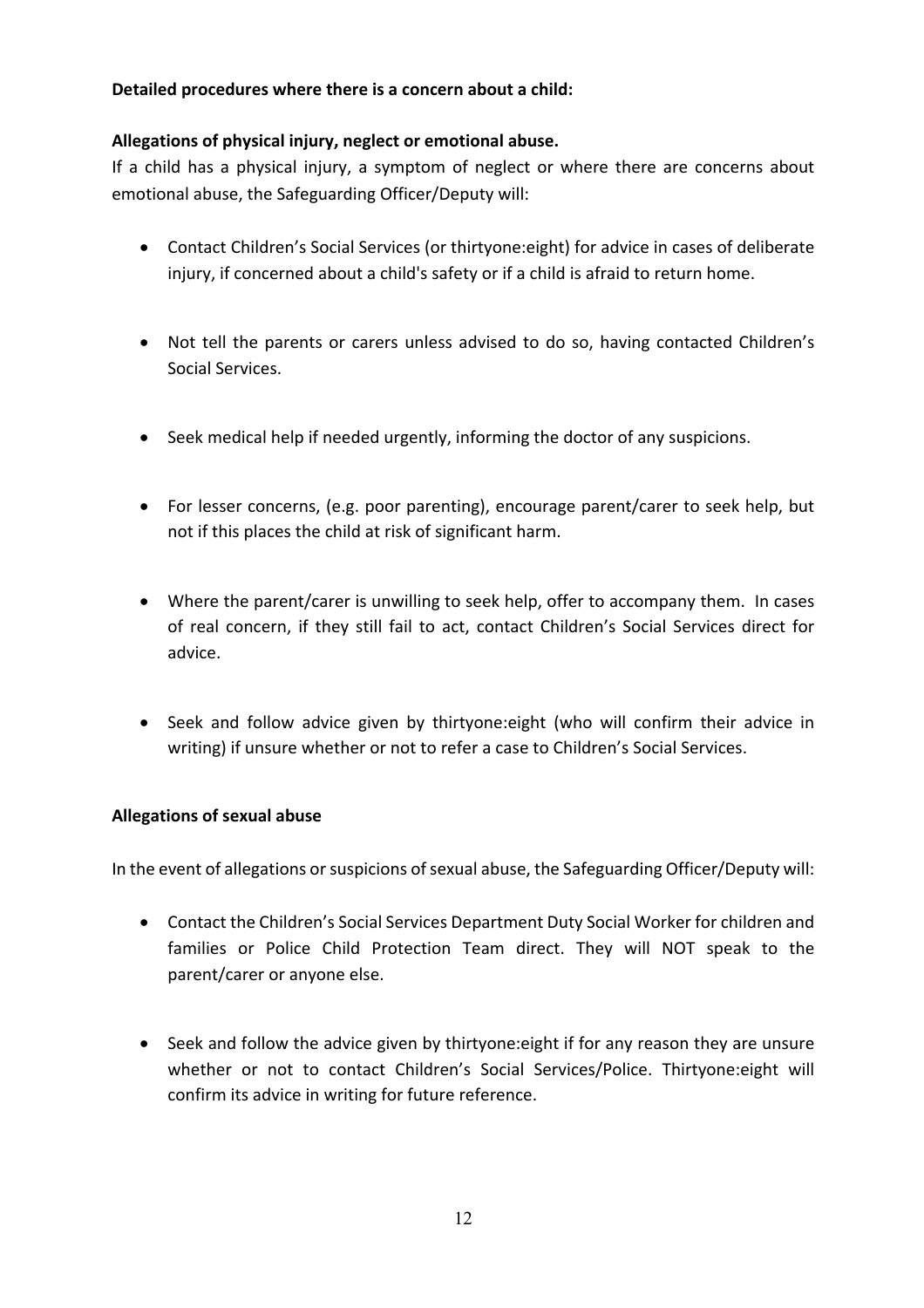**Detailed procedures where there is a concern that an adult is in need of protection:**

**Suspicions or allegations of abuse or harm including; physical, sexual, organisational, financial, discriminatory, neglect, self-neglect, forced marriage, modern slavery, domestic abuse.**

If there is concern about any of the above, Safeguarding Officer/Deputy will:

- Contact the Adult Social Care Team who have responsibility under the Care Act 2014 to investigate allegations of abuse. Alternatively thirtyone:eight can be contacted for advice.
- If the adult is in immediate danger or has sustained a serious injury contact the Emergency Services, informing them of any suspicions.

If there is a concern regarding spiritual abuse, Safeguarding Officer will:

- Identify support services for the victim i.e. counselling or other pastoral support
- Contact thirtyone:eight and in discussion with them will consider appropriate action with regards to the scale of the concern.

#### **Allegations of abuse against a person who works with children/young people**

If an accusation is made against a worker (whether a volunteer or paid member of staff) whilst following the procedure outlined above, the Safeguarding Officer, in accordance with Local Safeguarding Children Board (LSCB) procedures will:

- Liaise with Children's Social Services in regards to the suspension of the worker
- Make a referral to a designated officer formerly called a Local Authority Designated Officer (LADO) whose function is to handle all allegations against adults who work with children and young people whether in a paid or voluntary capacity.
- Make a referral to Disclosure and Barring Service for consideration of the person being placed on the barred list for working with children or adults with additional care and support needs. This decision should be informed by the LADO if they are involved.

#### **Allegations of abuse against a person who works with adults with care and support needs**

The safeguarding officer will:

- Liaise with Adult Social Services in regards the suspension of the worker
- Make a referral to the DBS following the advice of Adult Social Services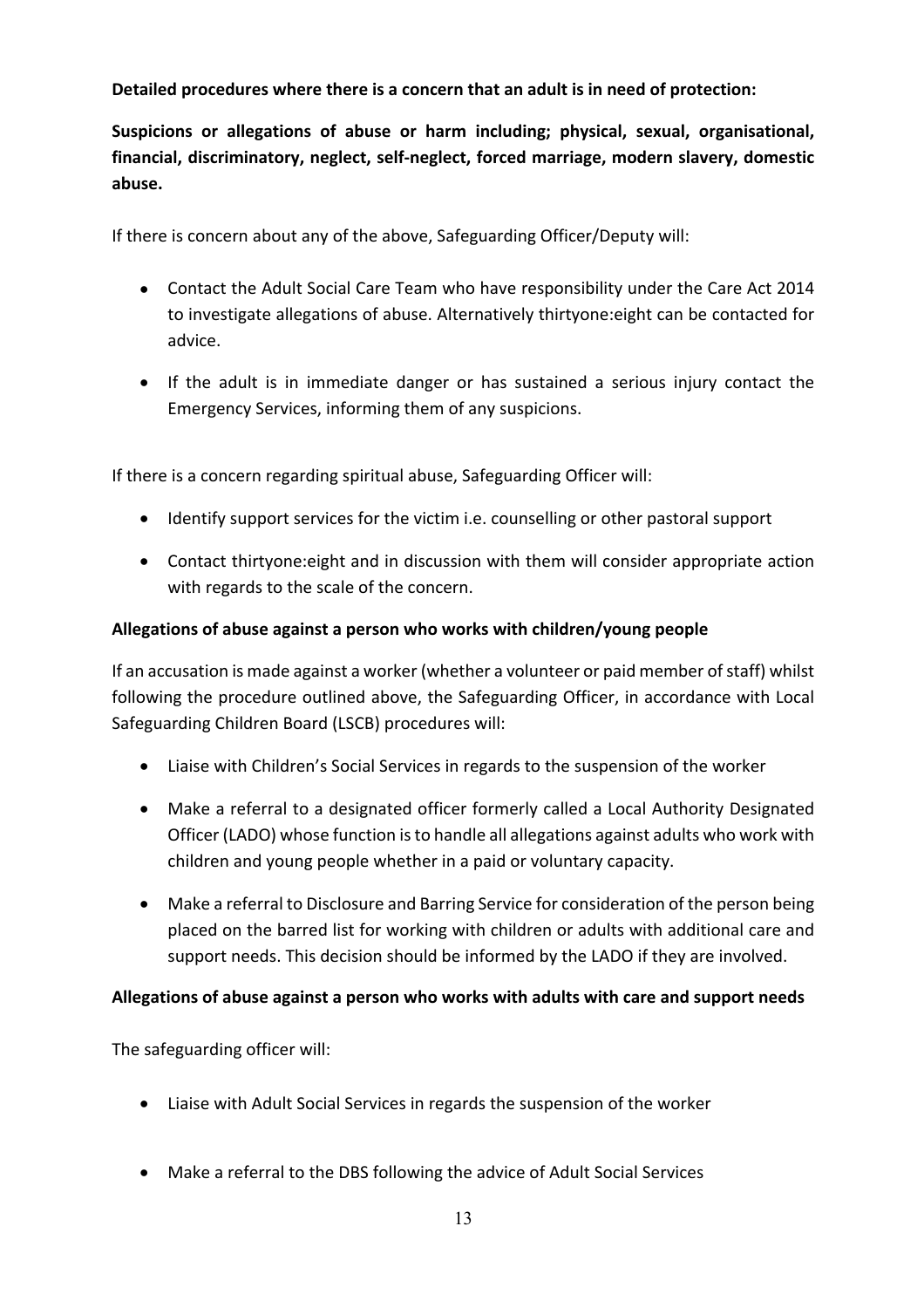The Care Act places the duty upon Adult Services to investigate situations of harm to adults with care and support needs. This may result in a range of options including action against the person or organisation causing the harm, increasing the support for the carers or no further action if the 'victim' chooses for no further action and they have the capacity to communicate their decision. However, this is a decision for Adult Services to decide not the organisation.

# **Section 5 - Pastoral Care**

#### **Supporting those affected by abuse**

The Trustees are committed to offering pastoral care, working with statutory agencies as appropriate, and support to all those who have been affected by abuse who have contact with or are part of the organisation.

#### **Working with offenders and those who may pose a risk**

When someone attending the organisation is known to have abused children, is under investigation, or is known to be a risk to adults with care and support needs; the Trustees will supervise the individual concerned and offer pastoral care, but in its safeguarding commitment to the protection of children and adults with care and support needs, set boundaries for that person, which they will be expected to keep. These boundaries will be based on an appropriate risk assessment and through consultation with appropriate parties.